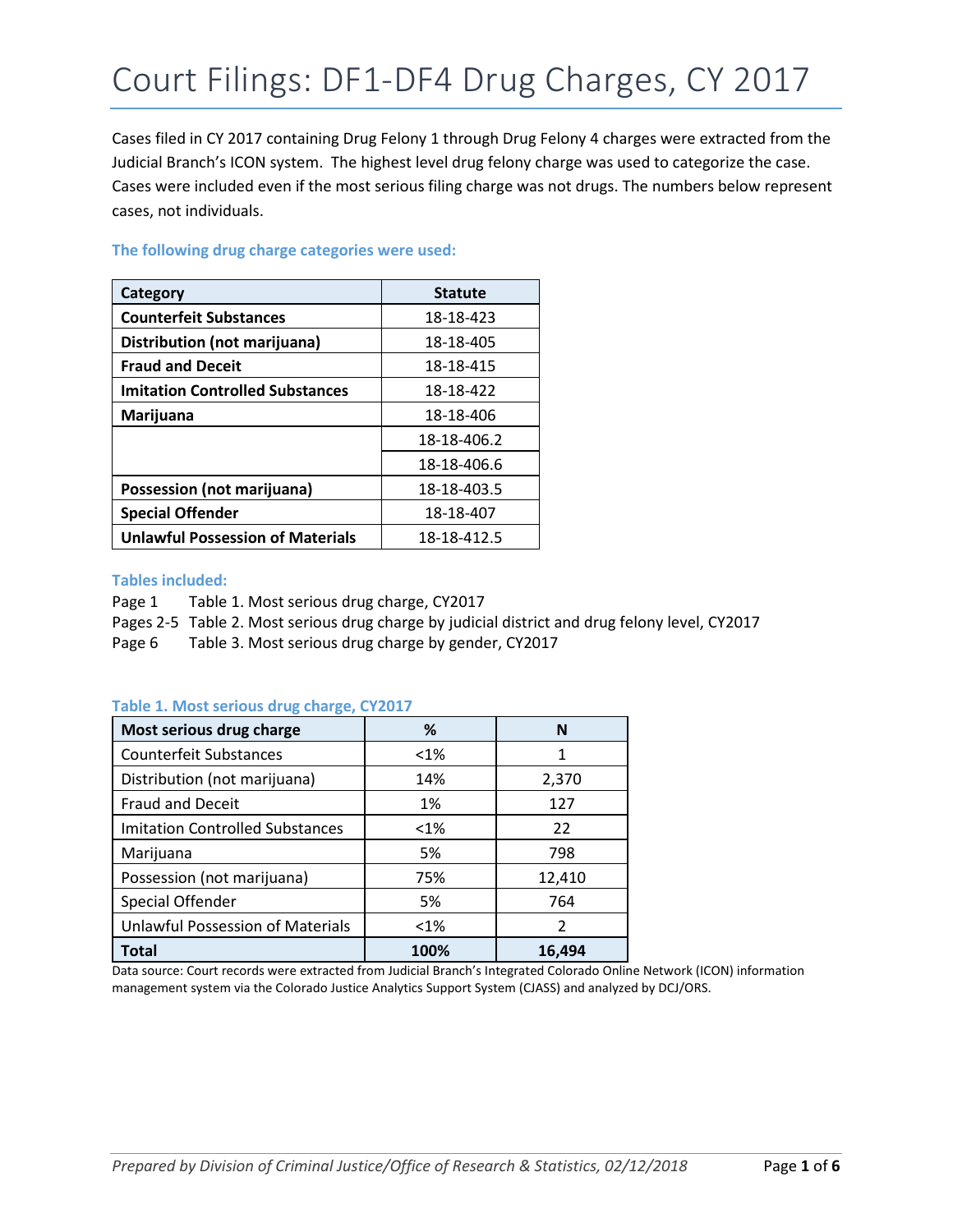| Most serious drug charge by District   | DF1            | DF <sub>2</sub> | DF <sub>3</sub> | DF4            | <b>Total</b>   |
|----------------------------------------|----------------|-----------------|-----------------|----------------|----------------|
| 1st                                    | 88             | 76              | 62              | 1,412          | 1,638          |
| Distribution (not marijuana)           | 34             | 66              | 49              | 2              | 151            |
| <b>Fraud and Deceit</b>                |                |                 |                 | 11             | 11             |
| <b>Imitation Controlled Substances</b> |                |                 |                 | $\overline{2}$ | $\overline{2}$ |
| Marijuana                              | 5              | 10              | 13              | 12             | 40             |
| Possession (not marijuana)             |                |                 |                 | 1,385          | 1,385          |
| <b>Special Offender</b>                | 49             |                 |                 |                | 49             |
| 2nd                                    | 276            | 200             | 464             | 1,816          | 2,756          |
| Distribution (not marijuana)           | 56             | 163             | 414             | 5              | 638            |
| <b>Fraud and Deceit</b>                |                |                 |                 | 16             | 16             |
| <b>Imitation Controlled Substances</b> |                |                 |                 | 14             | 14             |
| Marijuana                              | 86             | 37              | 50              | 20             | 193            |
| Possession (not marijuana)             |                |                 |                 | 1,761          | 1,761          |
| <b>Special Offender</b>                | 134            |                 |                 |                | 134            |
| 3rd                                    | 14             | 5               | 14              | 80             | 113            |
| Distribution (not marijuana)           | 3              | 4               | 5               |                | 12             |
| Marijuana                              | 11             | $\mathbf{1}$    | 9               | 4              | 25             |
| Possession (not marijuana)             |                |                 |                 | 76             | 76             |
| 4th                                    | 164            | 102             | 108             | 1,436          | 1,810          |
| <b>Counterfeit Substances</b>          |                |                 | 1               |                | 1              |
| Distribution (not marijuana)           | 46             | 81              | 76              | $\mathbf{1}$   | 204            |
| <b>Fraud and Deceit</b>                |                |                 |                 | 30             | 30             |
| Marijuana                              | 23             | 21              | 31              | 10             | 85             |
| Possession (not marijuana)             |                |                 |                 | 1,395          | 1,395          |
| <b>Special Offender</b>                | 95             |                 |                 |                | 95             |
| 5th                                    | 12             | 18              | 22              | 146            | 198            |
| Distribution (not marijuana)           | $\overline{2}$ | 15              | 21              |                | 38             |
| <b>Fraud and Deceit</b>                |                |                 |                 | 1              | 1              |
| Marijuana                              | $\mathbf{1}$   | 3               | $\mathbf{1}$    | $\overline{2}$ | $\overline{7}$ |
| Possession (not marijuana)             |                |                 |                 | 143            | 143            |
| <b>Special Offender</b>                | 9              |                 |                 |                | 9              |
| 6th                                    | 12             | 4               | 8               | 98             | 122            |
| Distribution (not marijuana)           | $\overline{2}$ | 4               | 8               | $\overline{2}$ | 16             |
| <b>Fraud and Deceit</b>                |                |                 |                 | $\mathbf{1}$   | $\mathbf{1}$   |
| Marijuana                              | 3              |                 |                 |                | 3              |
| Possession (not marijuana)             |                |                 |                 |                |                |
|                                        |                |                 |                 | 95             | 95             |

### **Table 2. Most serious drug charge by judicial district and drug felony level, CY2017**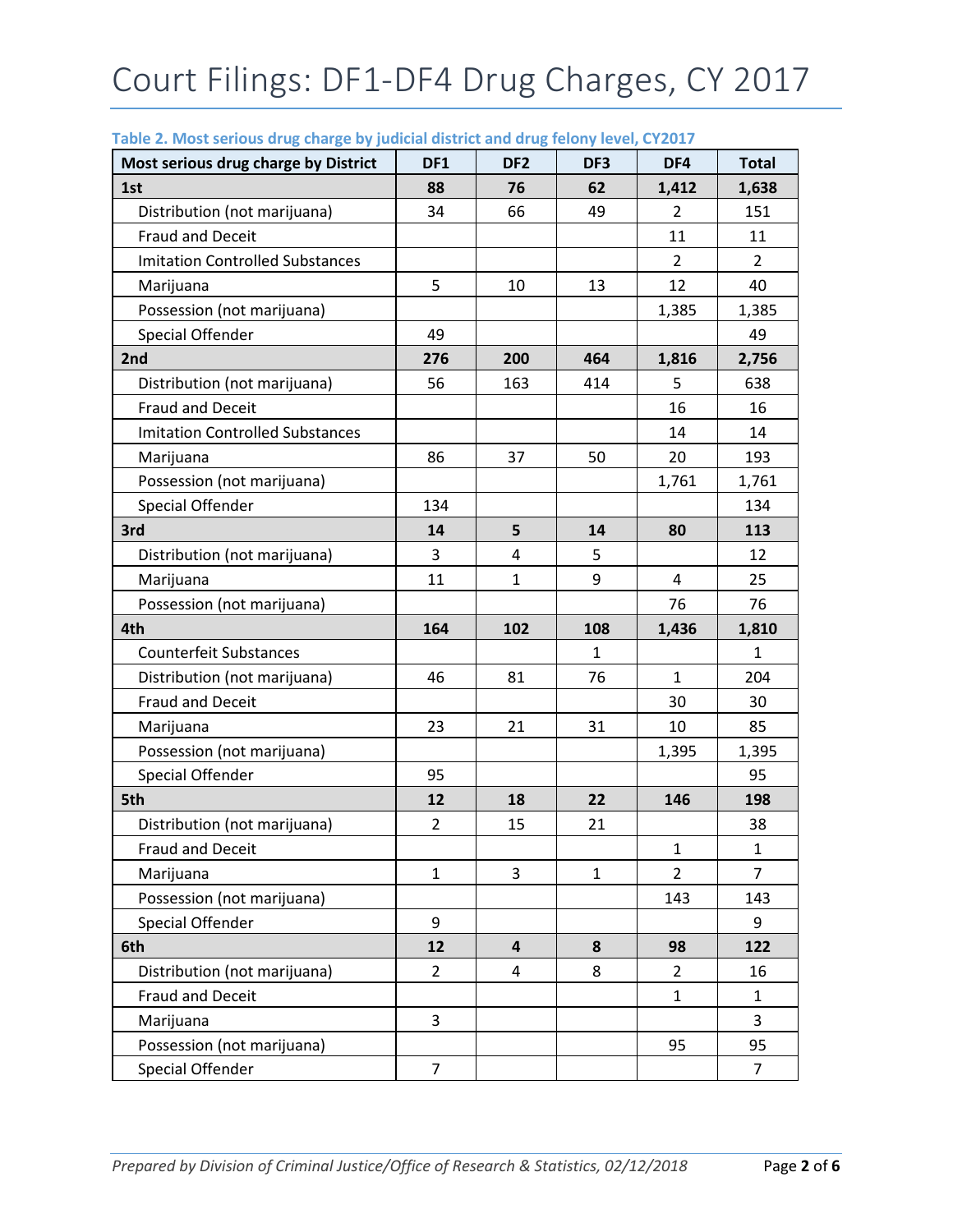# Court Filings: DF1-DF4 Drug Charges, CY 2017

| Most serious drug charge by District | DF1            | DF <sub>2</sub> | DF3          | DF4            | <b>Total</b>   |
|--------------------------------------|----------------|-----------------|--------------|----------------|----------------|
| 7th                                  | 19             | 14              | 17           | 256            | 306            |
| Distribution (not marijuana)         | 5              | 14              | 16           |                | 35             |
| <b>Fraud and Deceit</b>              |                |                 |              | $\overline{2}$ | 2              |
| Marijuana                            |                |                 | $\mathbf{1}$ | 6              | $\overline{7}$ |
| Possession (not marijuana)           |                |                 |              | 248            | 248            |
| <b>Special Offender</b>              | 14             |                 |              |                | 14             |
| 8th                                  | 52             | 51              | 67           | 940            | 1,110          |
| Distribution (not marijuana)         | 12             | 47              | 64           | 4              | 127            |
| <b>Fraud and Deceit</b>              |                |                 |              | 5              | 5              |
| Marijuana                            |                | 4               | 3            | 9              | 16             |
| Possession (not marijuana)           |                |                 |              | 922            | 922            |
| <b>Special Offender</b>              | 40             |                 |              |                | 40             |
| 9th                                  | 11             | 12              | 25           | 162            | 210            |
| Distribution (not marijuana)         |                | 11              | 25           |                | 36             |
| <b>Fraud and Deceit</b>              |                |                 |              | $\mathbf{1}$   | $\mathbf{1}$   |
| Marijuana                            | 5              | $\mathbf{1}$    |              | $\overline{4}$ | 10             |
| Possession (not marijuana)           |                |                 |              | 157            | 157            |
| <b>Special Offender</b>              | 6              |                 |              |                | 6              |
| 10th                                 | 73             | 22              | 39           | 504            | 638            |
| Distribution (not marijuana)         | 9              | 19              | 30           | 3              | 61             |
| Fraud and Deceit                     |                |                 |              | 11             | 11             |
| Marijuana                            | 30             | 3               | 9            | $\mathbf{1}$   | 43             |
| Possession (not marijuana)           |                |                 |              | 489            | 489            |
| <b>Special Offender</b>              | 34             |                 |              |                | 34             |
| <b>11th</b>                          | 22             | 8               | 35           | 253            | 318            |
| Distribution (not marijuana)         | $\mathbf{1}$   | 6               | 34           |                | 41             |
| <b>Fraud and Deceit</b>              |                |                 |              | $\mathbf{1}$   | 1              |
| Marijuana                            |                | $\overline{2}$  | $\mathbf 1$  | $\mathbf 2$    | 5              |
| Possession (not marijuana)           |                |                 |              | 250            | 250            |
| <b>Special Offender</b>              | 21             |                 |              |                | 21             |
| 12th                                 | 11             | 23              | 29           | 251            | 314            |
| Distribution (not marijuana)         |                | 22              | 29           |                | 51             |
| <b>Fraud and Deceit</b>              |                |                 |              | $\overline{2}$ | $\overline{2}$ |
| Marijuana                            | $\overline{7}$ |                 |              |                | $\overline{7}$ |
| Possession (not marijuana)           |                |                 |              | 249            | 249            |
| <b>Special Offender</b>              | $\overline{4}$ |                 |              |                | 4              |
| Unlawful Possession of Materials     |                | $\mathbf 1$     |              |                | $\mathbf{1}$   |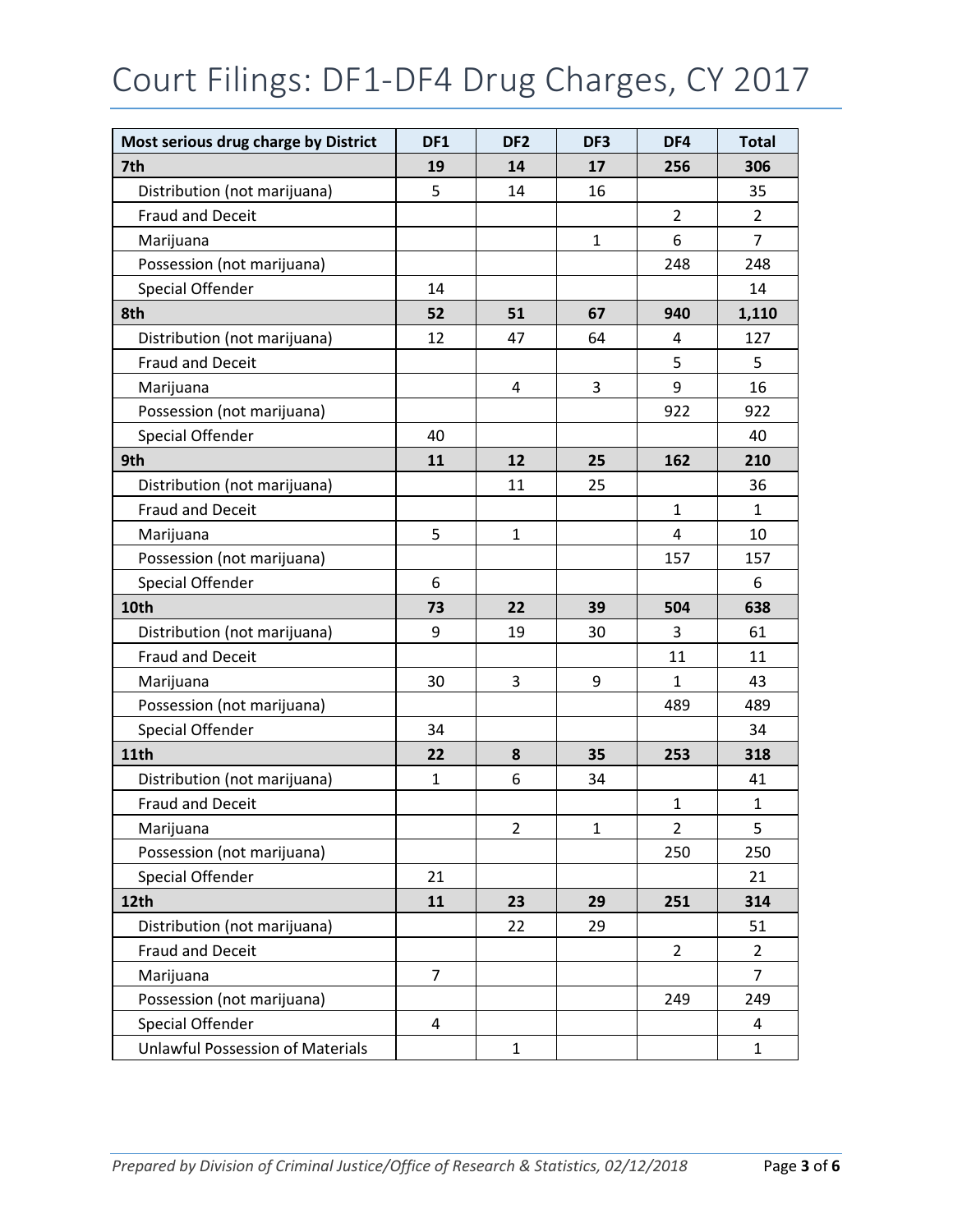# Court Filings: DF1-DF4 Drug Charges, CY 2017

| Most serious drug charge by District   | DF <sub>1</sub> | DF <sub>2</sub> | DF3          | DF4            | <b>Total</b>   |
|----------------------------------------|-----------------|-----------------|--------------|----------------|----------------|
| 13th                                   | 19              | 34              | 52           | 211            | 316            |
| Distribution (not marijuana)           | $\overline{4}$  | 29              | 48           | $\mathbf{1}$   | 82             |
| <b>Fraud and Deceit</b>                |                 |                 |              | $\mathbf{1}$   | 1              |
| Marijuana                              | $\overline{2}$  | 5               | 4            | 6              | 17             |
| Possession (not marijuana)             |                 |                 |              | 203            | 203            |
| <b>Special Offender</b>                | 13              |                 |              |                | 13             |
| 14th                                   | 9               | 18              | 24           | 172            | 223            |
| Distribution (not marijuana)           | $\mathbf{1}$    | 18              | 23           | $\mathbf{1}$   | 43             |
| Marijuana                              |                 |                 | $\mathbf{1}$ | 6              | 7              |
| Possession (not marijuana)             |                 |                 |              | 165            | 165            |
| <b>Special Offender</b>                | 8               |                 |              |                | 8              |
| 15th                                   | 8               | 11              | 9            | 73             | 101            |
| Distribution (not marijuana)           |                 | 9               | 9            |                | 18             |
| <b>Imitation Controlled Substances</b> |                 |                 |              | $\mathbf{1}$   | 1              |
| Marijuana                              |                 | $\overline{2}$  |              | $\overline{2}$ | 4              |
| Possession (not marijuana)             |                 |                 |              | 70             | 70             |
| <b>Special Offender</b>                | 8               |                 |              |                | 8              |
| 16th                                   | 8               | 8               | 18           | 70             | 104            |
| Distribution (not marijuana)           |                 | 6               | 17           | 1              | 24             |
| Marijuana                              | 3               | $\overline{2}$  | $\mathbf{1}$ | $\mathbf{1}$   | $\overline{7}$ |
| Possession (not marijuana)             |                 |                 |              | 68             | 68             |
| <b>Special Offender</b>                | 5               |                 |              |                | 5              |
| 17th                                   | 154             | 121             | 115          | 1,488          | 1,878          |
| Distribution (not marijuana)           | 30              | 107             | 98           | $\overline{2}$ | 237            |
| <b>Fraud and Deceit</b>                |                 |                 |              | 8              | 8              |
| <b>Imitation Controlled Substances</b> |                 |                 |              | 3              | 3              |
| Marijuana                              |                 | 14              | 17           | 17             | 48             |
| Possession (not marijuana)             |                 |                 |              | 1,458          | 1,458          |
| Special Offender                       | 124             |                 |              |                | 124            |
| 18th                                   | 170             | 102             | 125          | 1,305          | 1,702          |
| Distribution (not marijuana)           | 44              | 71              | 79           | $\overline{4}$ | 198            |
| <b>Fraud and Deceit</b>                |                 |                 |              | 22             | 22             |
| <b>Imitation Controlled Substances</b> |                 |                 |              | $\mathbf{1}$   | 1              |
| Marijuana                              | 58              | 31              | 46           | 15             | 150            |
| Possession (not marijuana)             |                 |                 |              | 1,263          | 1,263          |
| Special Offender                       | 68              |                 |              |                | 68             |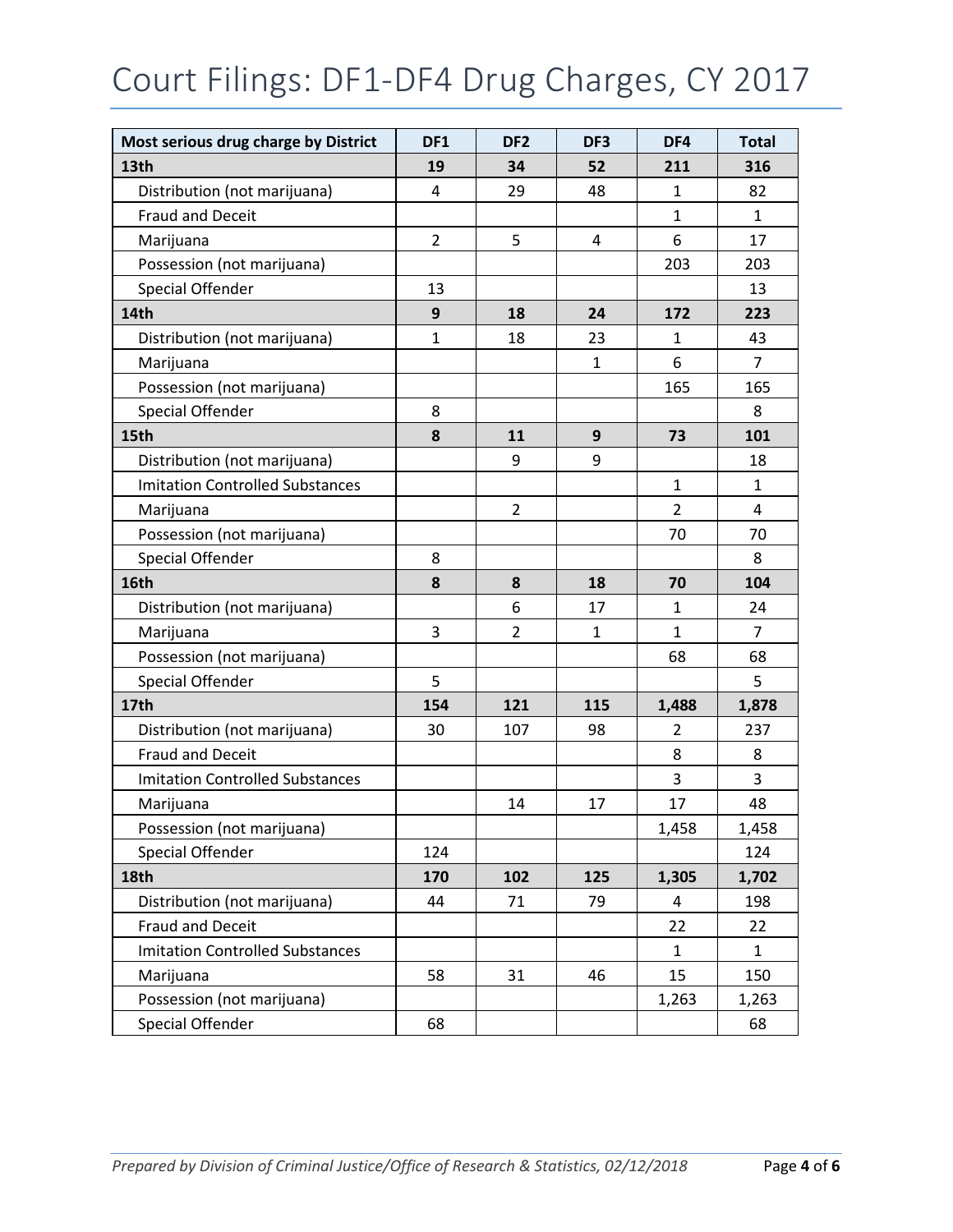## Court Filings: DF1-DF4 Drug Charges, CY 2017

| Most serious drug charge by District    | DF <sub>1</sub> | DF <sub>2</sub> | DF3            | DF4                     | <b>Total</b>   |
|-----------------------------------------|-----------------|-----------------|----------------|-------------------------|----------------|
| 19th                                    | 70              | 52              | 36             | 805                     | 963            |
| Distribution (not marijuana)            | 25              | 39              | 22             | $\mathbf{1}$            | 87             |
| <b>Fraud and Deceit</b>                 |                 |                 |                | 4                       | 4              |
| Marijuana                               | 3               | 13              | 14             | $\overline{\mathbf{4}}$ | 34             |
| Possession (not marijuana)              |                 |                 |                | 796                     | 796            |
| <b>Special Offender</b>                 | 42              |                 |                |                         | 42             |
| 20th                                    | 31              | 53              | 54             | 483                     | 621            |
| Distribution (not marijuana)            | 18              | 44              | 47             | $\mathbf{1}$            | 110            |
| <b>Fraud and Deceit</b>                 |                 |                 |                | $\overline{7}$          | 7              |
| Marijuana                               |                 | 8               | $\overline{7}$ | 10                      | 25             |
| Possession (not marijuana)              |                 |                 |                | 465                     | 465            |
| <b>Special Offender</b>                 | 13              |                 |                |                         | 13             |
| <b>Unlawful Possession of Materials</b> |                 | $\mathbf{1}$    |                |                         | $\mathbf{1}$   |
| 21st                                    | 144             | 60              | 43             | 667                     | 914            |
| Distribution (not marijuana)            | 72              | 37              | 31             | 6                       | 146            |
| <b>Fraud and Deceit</b>                 |                 |                 |                | $\overline{2}$          | $\overline{2}$ |
| <b>Imitation Controlled Substances</b>  |                 |                 |                | $\mathbf{1}$            | $\mathbf{1}$   |
| Marijuana                               | 15              | 23              | 12             | 5                       | 55             |
| Possession (not marijuana)              |                 |                 |                | 653                     | 653            |
| <b>Special Offender</b>                 | 57              |                 |                |                         | 57             |
| 22nd                                    | 15              | $\overline{7}$  | 12             | 105                     | 139            |
| Distribution (not marijuana)            | $\overline{2}$  | 6               | $\overline{7}$ |                         | 15             |
| <b>Fraud and Deceit</b>                 |                 |                 |                | $\overline{2}$          | $\overline{2}$ |
| Marijuana                               |                 | $\mathbf{1}$    | 5              | $\overline{4}$          | 10             |
| Possession (not marijuana)              |                 |                 |                | 99                      | 99             |
| <b>Special Offender</b>                 | 13              |                 |                |                         | 13             |
| <b>Total</b>                            | 1,382           | 1,001           | 1,378          | 12,733                  | 16,494         |

Data source: Court records were extracted from Judicial Branch's Integrated Colorado Online Network (ICON) information management system via the Colorado Justice Analytics Support System (CJASS) and analyzed by DCJ/ORS.